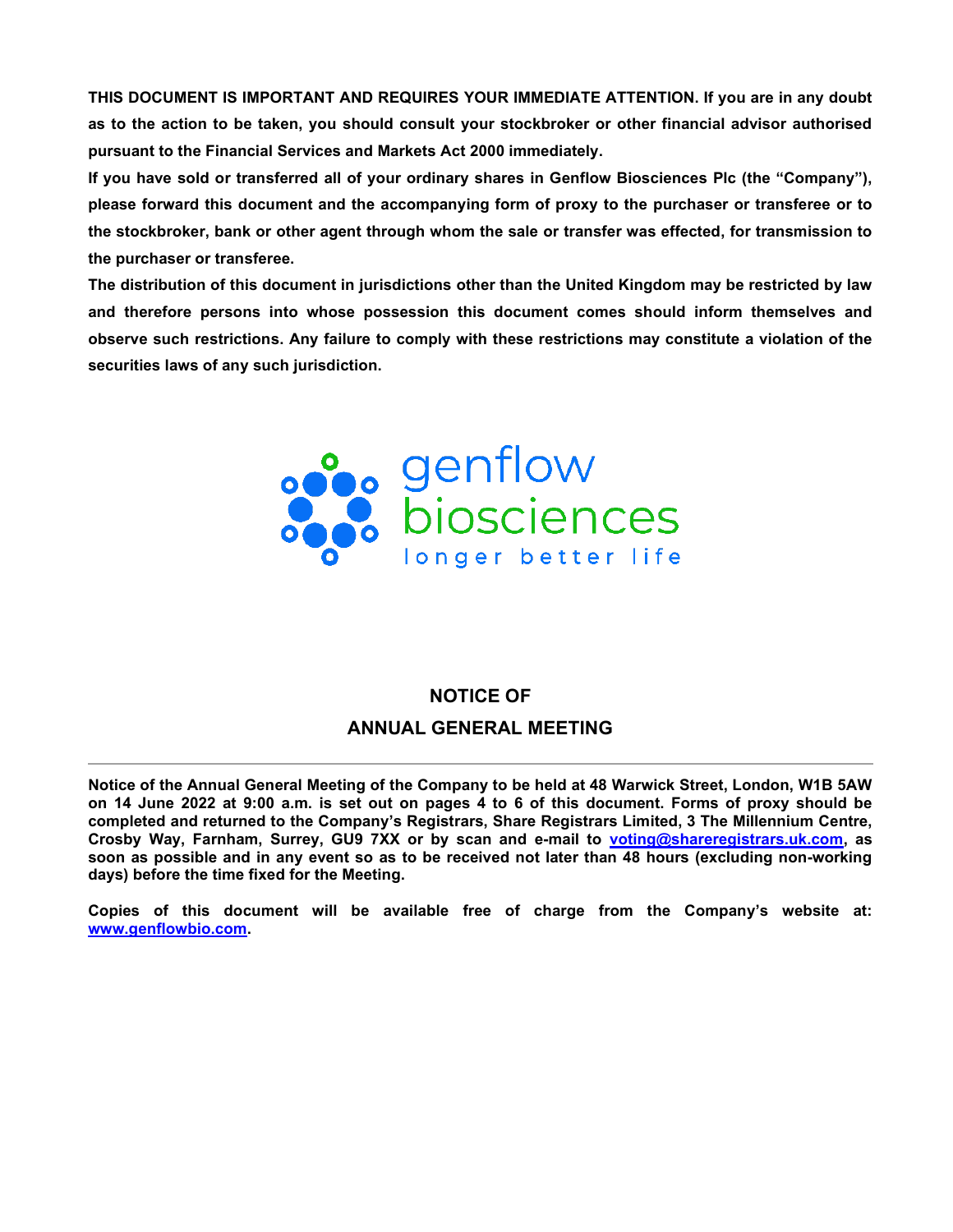

Registered Office Suite 1 15 Ingestre Place, London, England, W1F 0DU

20 May 2022

# To the Shareholders and, for information only, to the Option Holders and Warrant Holders

# Notice of Annual General Meeting

Dear Shareholder,

I am writing to explain the resolutions to be proposed at this year's Annual General Meeting which is to be held at 9:00 a.m. on 14 June 2022 at 48 Warwick Street, London, W1B 5AW ("AGM").

The resolutions are set out in the Notice of Annual General Meeting on pages 4 to 6 of this document.

# Ordinary business at the AGM

## Resolutions 1 and 2 - Annual Report and Accounts

This is an ordinary resolution to receive and consider the audited Statement of Accounts and the Reports of the Directors and the Auditor of the Company for the period ended 31 December 2021.

As a company admitted to the Standard Segment of the Official List of the Financial Conduct Authority, the Company must include a further ordinary resolution to receive and approve the directors' remuneration report for the financial period ended 31 December 2021 set out in the audited accounts for the financial period ended 31 December 2021. In line with legislation, Resolution 2 is an advisory vote and the Directors' entitlement to remuneration is not conditional on the resolution being passed.

## Resolution 3 - Auditors' reappointment and remuneration

The resolution relating to the auditors' re-appointment and remuneration are usual business for the Annual General Meeting.

## Resolution 4 – Section 551 authority

This is an Ordinary Resolution authorising the directors to allot and issue ordinary shares and grant rights to subscribe for shares up an aggregate nominal value of £29,250 representing approximately 33% of the nominal value of the issued ordinary share capital of the Company as at 19 May 2022, being the latest practicable date before publication of this notice. The authority will expire at the commencement of the next Annual General Meeting following this meeting or 14 September 2023, whichever is the earlier to occur.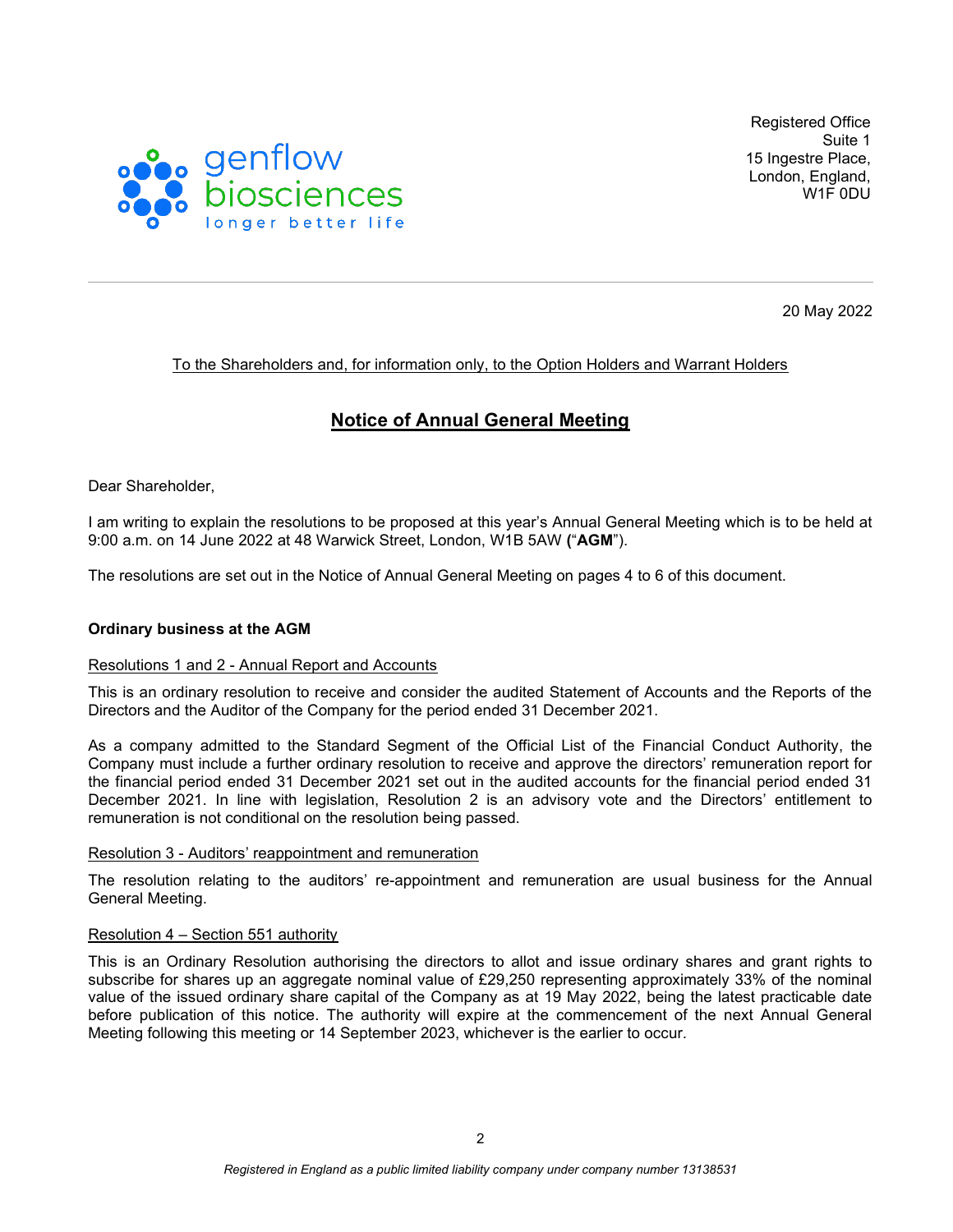# Special business at the AGM

## Resolution 5 – Section 570 authority and dis-application of Section 561(1)

This is a Special Resolution authorising the directors to issue equity securities wholly for cash on a non-preemptive basis pursuant to the authority conferred by resolution number 4 above (representing approximately 33% of the nominal value of the issued ordinary share capital of the Company as at 19 May 2022, being the latest practicable date before publication of this notice). This will allow the Board to allot shares without recourse to the Shareholders so that it can move quickly from time to time as it deems appropriate. This authority will expire at the commencement of the next Annual General Meeting following this meeting or 14 September 2023, whichever is the earlier to occur.

# Form of Proxy

A Form of Proxy for use at the AGM is enclosed. Please complete and sign the Form of Proxy and return it to the Company's Registrars so as to arrive no later than 48 hours (excluding non-working days) before the time fixed for the AGM.

The return of the Form of Proxy will not, however, prevent you from attending the AGM and voting in person should you wish to do so.

## Overseas Shareholders

It is the responsibility of any person receiving a copy of this document outside of the United Kingdom to satisfy himself/herself as to the full observance of the laws and regulatory requirements of the relevant territory in connection therewith, including obtaining any governmental or other consents which may be required or observing any other formalities required to be observed in such territory and paying any other issue, transfer or other taxes due in such territory. Persons (including, without limitation, nominees and trustees) receiving this document should not send it into any jurisdiction when to do so would, or might, contravene local securities laws or regulations.

## Board Recommendation

The Board considers that each of the Ordinary Resolutions and the Special Resolution is in the best interests of the Company and its Shareholders as a whole and it unanimously recommends to Shareholders that they should vote in favour of each of them.

Yours faithfully

Yassine Bendiabdallah Chairman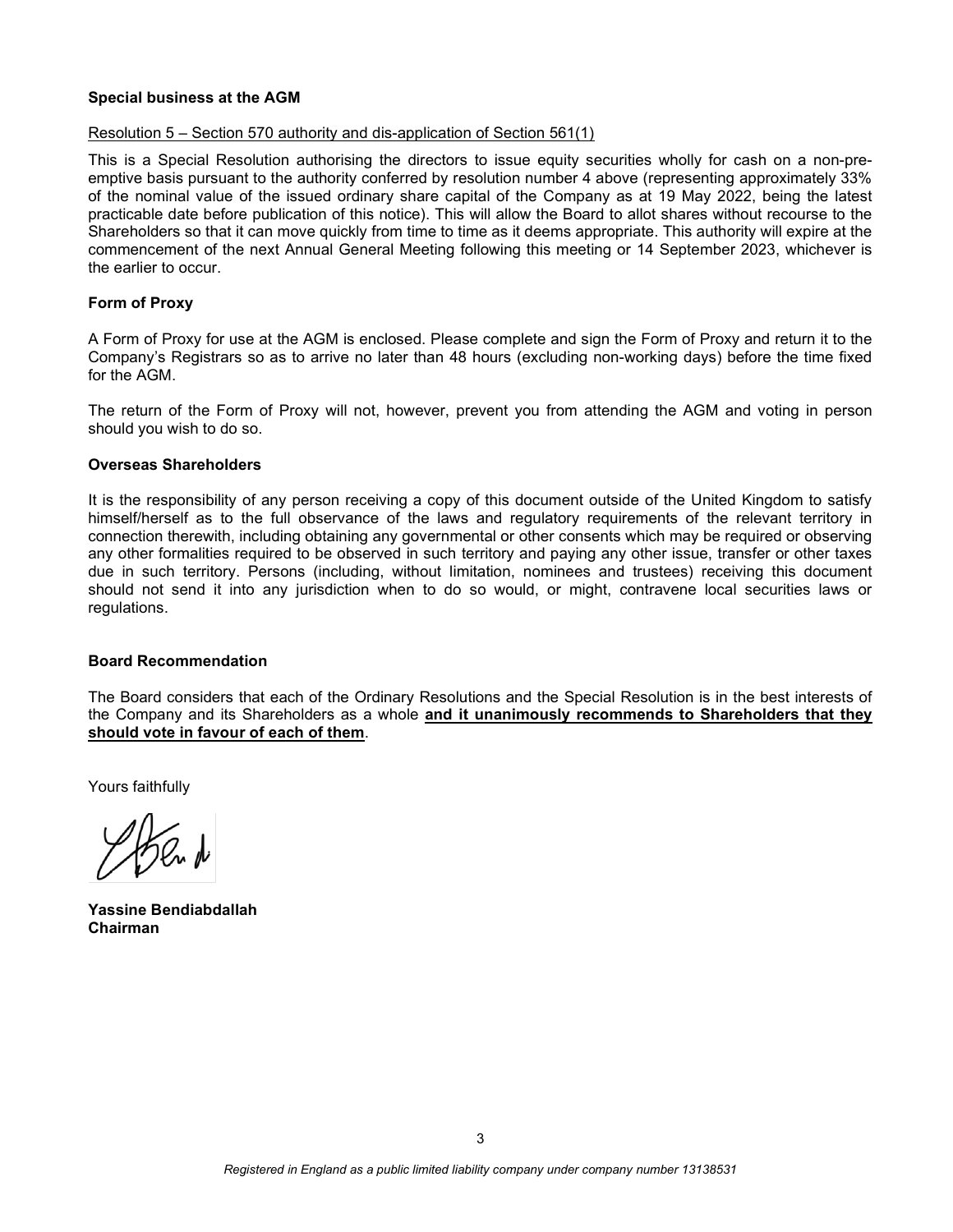# GENFLOW BIOSCIENCES PLC

(incorporated and registered in England and Wales no. 13138531)

# NOTICE OF ANNUAL GENERAL MEETING

NOTICE IS HEREBY GIVEN that the Annual General Meeting (the "Meeting") of Genflow Biosciences Plc (the "Company") will be held on 14 June 2021 at 9:00 a.m. at 48 Warwick Street, London W1B 5AW for the purpose of considering and, if thought fit, passing the following resolutions, of which resolutions 1 to 4 (inclusive) will be proposed as ordinary resolutions and resolution 5 as a special resolution:

# ORDINARY BUSINESS

- Resolution 1: To receive and consider the Annual Report and Accounts for the period ended 31 December 2021 together with the Directors' Report and Auditors' Report thereon.
- Resolution 2: To receive and approve the directors' remuneration report for the financial period ended 31 December 2021 set out in the audited accounts for the financial period ended 31 December 2021.
- Resolution 3: To re-appoint PKF Littlejohn LLP as auditors of the Company to act as such until the conclusion of the next Annual General Meeting of the Company at which the accounts are laid before the members and to authorise the Directors of the Company to fix their remuneration.
- Resolution 4: THAT, in accordance with section 551 of the Companies Act 2006 ("CA 2006"), the Directors be generally and unconditionally authorised to allot shares in the Company and to grant rights to subscribe for, or to convert any security into, shares in the Company (the "Rights") up to an aggregate nominal amount of £29,250 (representing approximately 33% of the nominal value of the issued ordinary share capital of the Company) provided that this authority shall, unless renewed, varied or revoked by the Company, expire on the commencement of the next Annual General Meeting of the Company or 14 September 2023, whichever is earlier to occur, save that the Company may, before such expiry, make offer(s) or enter agreement(s) which would or might require shares to be allotted or Rights to be granted after such expiry and the Directors may allot shares or grant Rights in pursuance of such offers or agreements notwithstanding that the authority conferred by this resolution has expired; and all unexercised authorities previously granted to the Directors to allot shares and grant Rights be and are hereby revoked.

## SPECIAL BUSINESS

- Resolution 5: THAT, conditional on the passing of Resolution 4 above, and in accordance with section 570 of the CA 2006, the Directors be generally empowered to allot equity securities (as defined in section 560 of the CA 2006) for cash pursuant to the authority conferred by Resolution 4 or by way of a sale of treasury shares, as if section 561(1) of the CA 2006 did not apply to any such allotment, provided that this power shall be limited to:
	- (a) the allotment of equity securities in connection with an offer of equity securities to the holders of ordinary shares in proportion (as nearly as may be practicable) to their respective holdings; and to holders of other equity securities as required by the rights of those securities or as the Directors otherwise consider necessary, but subject to such exclusions or arrangements as the Directors may deem necessary or expedient in relation to the treasury shares, fractional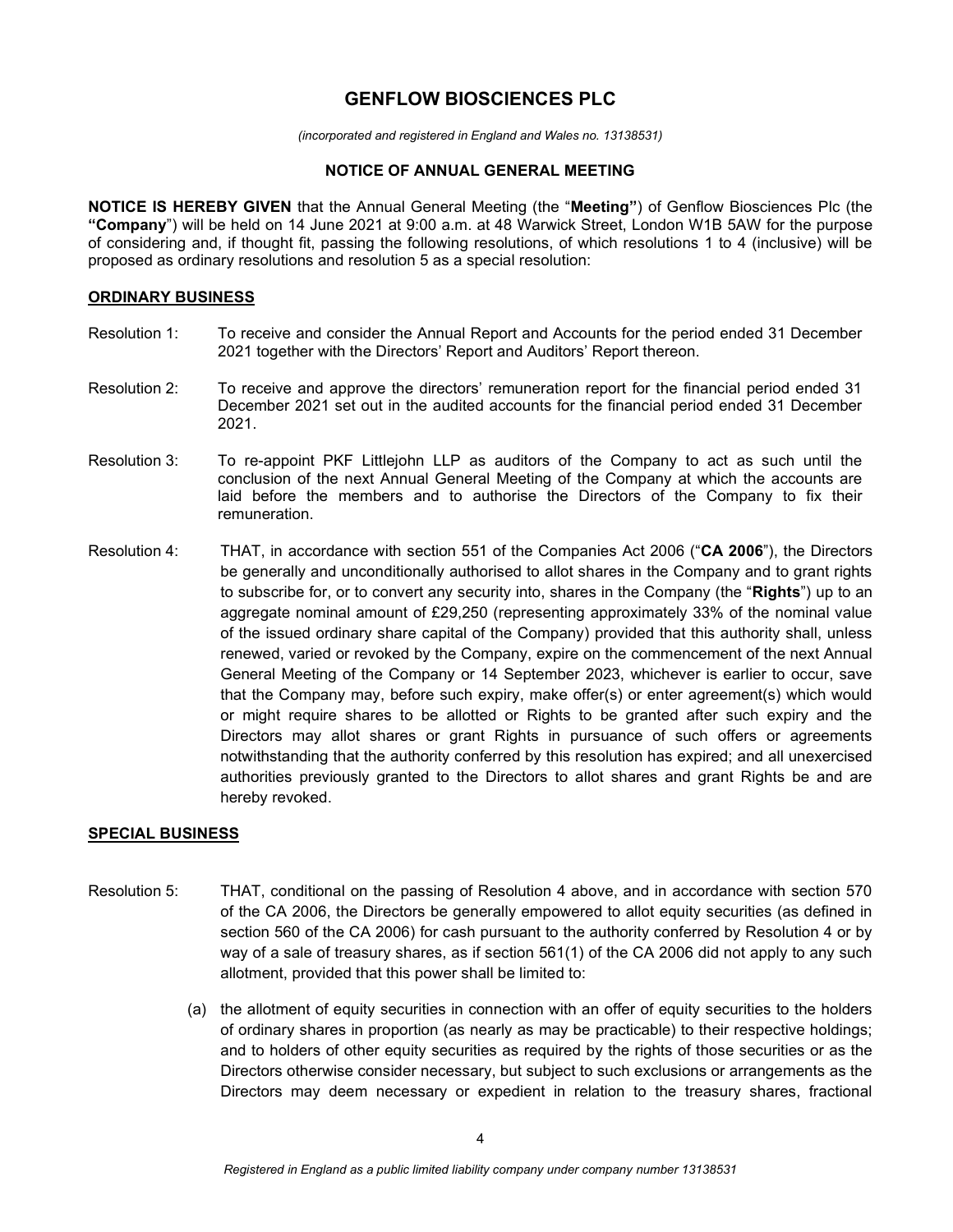entitlements, record dates, arising out of any legal or practical problems under the laws of any overseas territory or the requirements of any regulatory body or stock exchange; and

(b) the allotment of equity securities (otherwise than pursuant to sub paragraph (a) above) up to an aggregate nominal amount of £29,250 (representing approximately 33% of the nominal value of the issued ordinary share capital of the Company); and provided that this power shall expire on the commencement of the next Annual General Meeting of the Company or 14 September 2023, whichever is earlier to occur (unless renewed, varied or revoked by the Company prior to or on that date) save that the Company may, before such expiry, make offer(s) or agreement(s) which would or might require equity securities to be allotted after such expiry and the Directors may allot equity securities in pursuance of any such offers or agreements notwithstanding that the power conferred by this resolution has expired.

#### By Order of the Board

Westend Corporate LLP Company Secretary

Dated: 20 May 2022 Registered office: Suite 1 15 Ingestre Place London England W1F 0D

#### Notes:

- 1 A member of the Company entitled to attend, speak and vote at the meeting convened by this notice may appoint one or more proxies to attend, speak and vote in his place. A proxy need not be a member of the Company. A form of proxy is enclosed for use at this meeting.
- 2 Completing and returning a form of proxy does not preclude a member from attending and voting at the Meeting. Shareholders can:
	- Appoint a proxy and give proxy instructions by returning the enclosed proxy form by post or email (see below).
	- If a CREST member, register their proxy appointment by utilising the CREST electronic proxy appointment service (see below).
- 3 Appointment of a proxy does not preclude you from attending the meeting and voting in person. If you have appointed a proxy and attend the meeting and vote in person, your proxy appointment will automatically be terminated.
- 4 A vote withheld is not a vote in law, which means that the vote will not be counted in the calculation of votes for or against the resolution. If no voting indication is given, your proxy will vote or abstain from voting at his or her discretion. Your proxy will vote (or abstain from voting) as he or she thinks fit in relation to any other matter which is put before the meeting.
- 5 The notes to the proxy form explain how to direct your proxy how to vote on each resolution or withhold their vote.

To appoint a proxy using the proxy form, the form must be:

- completed and signed;
- sent or delivered to Share Registrars Limited either by hand or post to 3 The Millennium Centre, Crosby Way, Farnham, Surrey, GU9 7XX, UK or by emailing a scanned copy to voting@shareregistrars.uk.com; and
- received by Share Registrars Limited no later than 9.00 a.m. on 10 June 2022.
- 6 In the case of a shareholder which is a company, the proxy form must be executed under its common seal or signed on its behalf by an officer of the company or an attorney for the company.